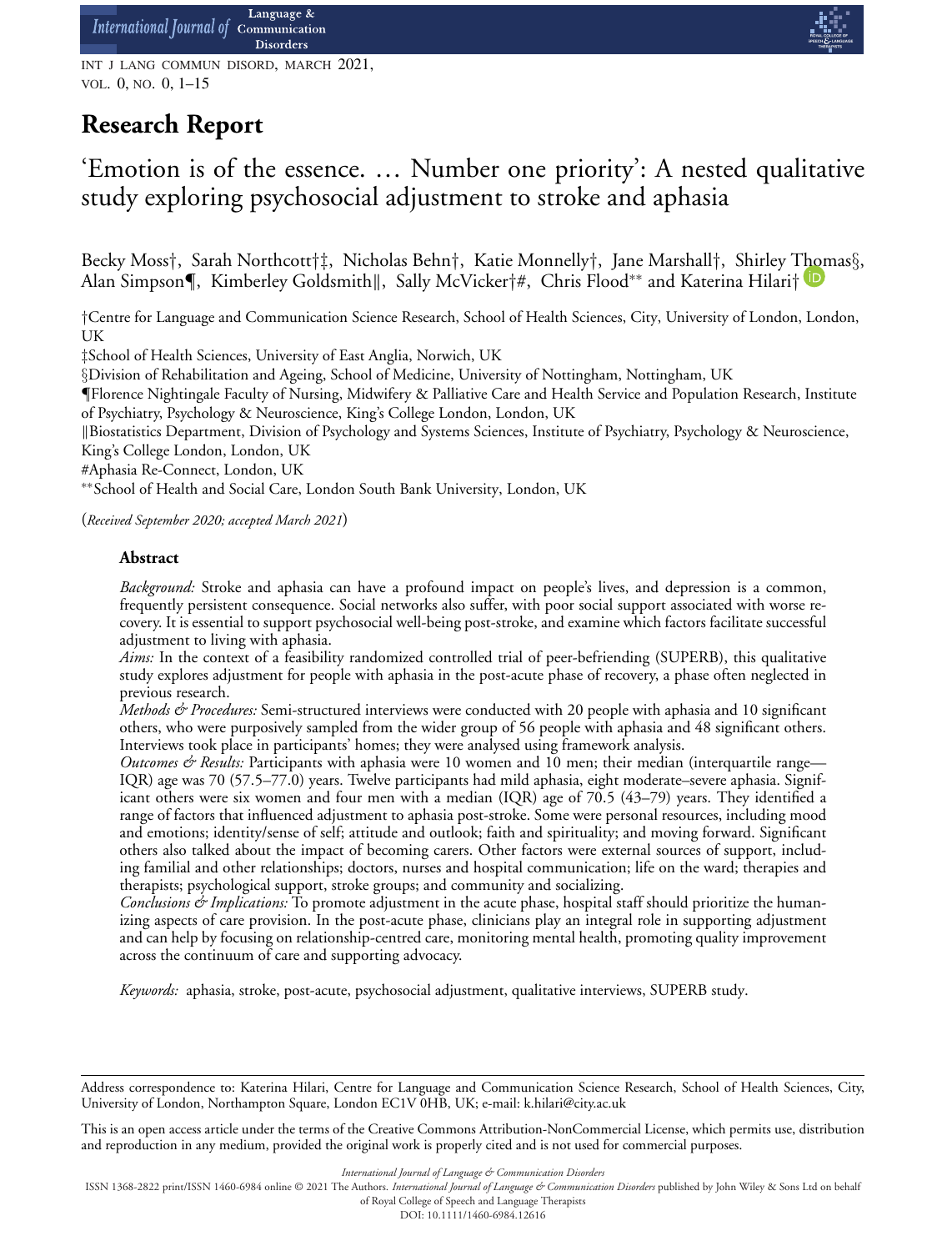### *What is already known on the subject*

• Anxiety and depression are common consequences of stroke, with depression rates high at 33% at 1 year post-onset. There is evidence that the psychological needs of people with aphasia are even greater than those of the general stroke population. Social support and social networks are also negatively impacted. Few studies have examined adjustment when people are still in hospital or in the early stages of post-stroke life in the community (*<* 6 months). Further, many stroke studies exclude people with aphasia.

#### *What this paper adds to existing knowledge*

• Adjustment to living with stroke and aphasia begins in the early stages of recovery. While this partly depends on personal resources, many factors depend on external sources of help and support. These include doctors, nurses and hospital communication, their experience of life on the ward, and their therapists' person-centred care.

#### *What are the potential or actual clinical implications of this work?*

• Clinicians play an integral role in facilitating people with aphasia to utilize their personal resources and support systems to adjust to life after stroke. They can help by focusing on relationship-centred care, monitoring mental health, promoting quality improvement across the continuum of care and supporting advocacy.

#### **Introduction**

Stroke and aphasia can have a profound impact on people's lives. Anxiety and depression are common consequences of stroke, with depression rates remaining high at 33% 1 year post-onset (Hackett and Pickles 2014). Depression is associated with worse rehabilitation outcomes (Pohjasvaara *et al*. 2001), greater carer strain, increased healthcare utilization (Ghose *et al*. 2005) and higher mortality (Ayerbe *et al*. 2013). There is evidence that the psychological needs of people with aphasia are even greater than those of the general stroke population. One study reported a 62% rate of depression in this group 1 year post-stroke (Kauhanen *et al*. 2000). Social support and social networks are also affected (Winkler *et al*. 2014). People with stroke and aphasia are at risk of losing contact with their wider social network, with friendships at greater risk than family relationships (Northcott and Hilari 2011), yet friendships are a critical component of living successfully with aphasia (Brown *et al*. 2013). Furthermore, poor social support is associated with worse physical recovery (Boden-Albala *et al*. 2005) and increased likelihood of a second stroke (Lincoln *et al*. 2012). Thus, there are strong social and healthcare rationales for supporting psychological well-being post-stroke and aphasia, and examining which factors facilitate successful adjustment to living with aphasia after stroke.

Adjustment to chronic disease comprises cognitive, emotional and behavioural responses (Dekker and de Groot 2018). It is defined as the psychosocial accommodation of a life-altering event or transition (Anderson *et al*. 2002). A range of potential influences on adjusting to stroke have been cited. In the long-term post-stroke (6–36 months), a longitudinal study of 55 people and 27 significant others identified five adjustment themes: shock, disruption and fear; making sense of what happened; needing to fit in with the services offered; finding what worked for them as an individual; and evolving a new normal, whilst managing ups and downs (Theadom *et al*. 2019). Early reactions to stroke that resonated and remained in the long-term included acute shock and the persistent nature of symptoms and disruption caused by the stroke event. Adjustment was not a linear process; rather, it was re-evaluated and renegotiated over time in response to changes in recovery, health and wider circumstances. Mumby and Whitworth (2013) interviewed a subsample of participants (three with aphasia, three without) about psychosocial adjustment in a community-based intervention for people *>* 1 year post-stroke. They attributed adjustment to three stages in rationalization—looking back, around and forward—and transforming negative emotional reactions into positive outcomes. A common theme of both studies was that adjustment is an ongoing, evolving process which changes over time.

In the broader stroke literature, a systematic review of 40 qualitative studies explored adjustment from stroke survivors' and carers' perspectives (Sarre *et al*. 2014). Besides physical and communicative challenges, participants reported changes in identity, and negative changes in social relationships: reduced independence, less ability to care for others and diminished friendship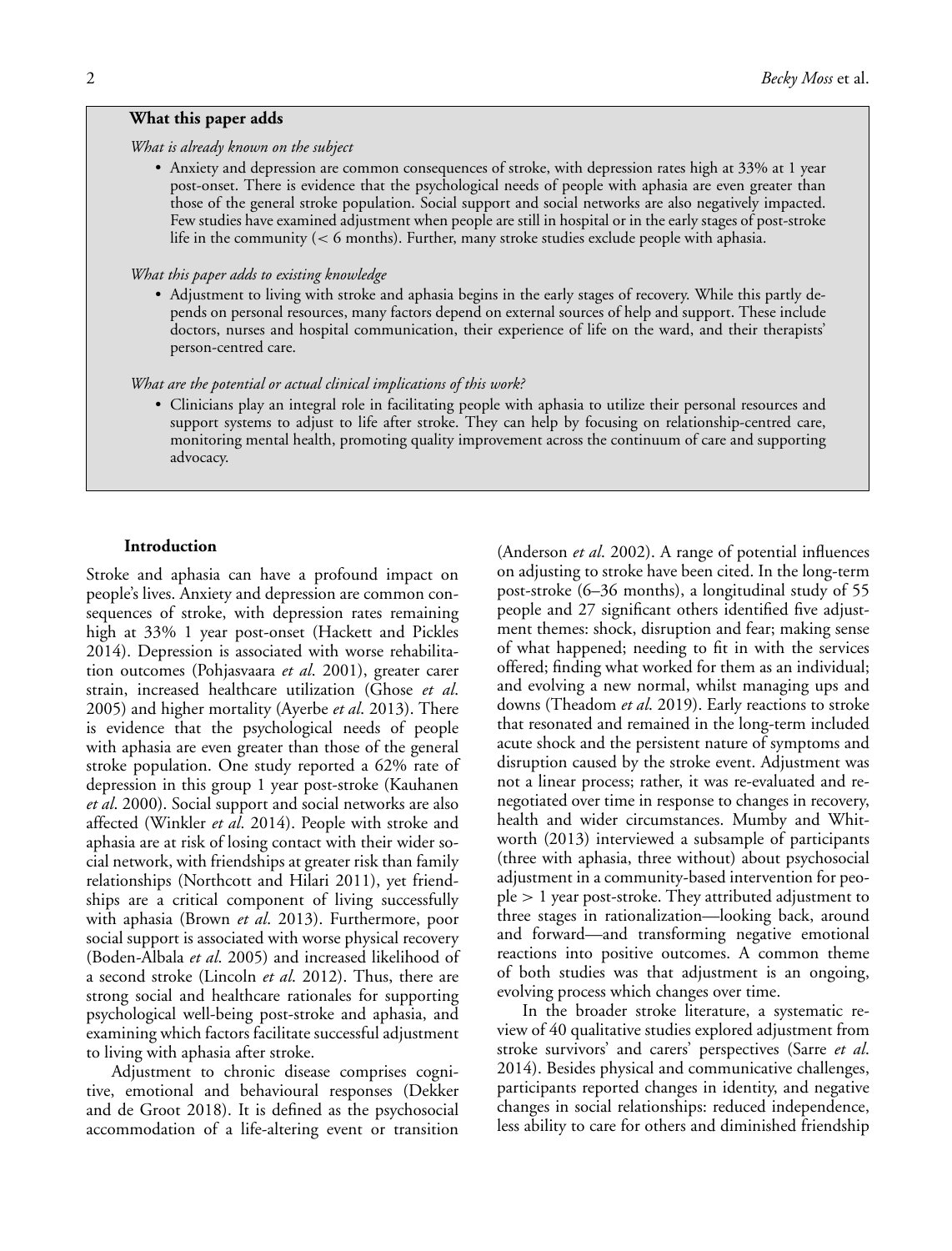### *Adjustment post-stroke and aphasia* 3

contact. They conceived adjustment as having three elements: recovery of function; finding practical ways of dealing with impairment; and psychosocial recovery despite continuing impairment. Influential factors were personal characteristics; practical and mental strategies; social support; and structural issues, including healthcare experiences, welfare practices and information provision. Again, a shifting pattern over time was identified.

Studies examining adjustment when people are still in hospital or in the early stages of post-stroke life in the community (*<* 6 months) are lacking, and many stroke studies exclude people with aphasia. While some of Sarre *et al*.'s (2014) participants reflected on the initial impact of stroke, individuals *<* 6 months postonset were excluded. However, one longitudinal study (Grohn *et al*. 2014) interviewed people with aphasia and 3, 6, 9 and 12 months post-onset, and found that the overarching influence on adjustment was a sense of actively moving forward, including engaging in activities, receiving social support and maintaining positivity. Focusing specifically on the early stage (3 months), the most important themes for living well with aphasia were a need to do things in order to be actively engaged in recovery; the importance of social support; the value of rehabilitation; a need to make adaptations and adjustments; and having a positive outlook (Grohn *et al*. 2012). The current study seeks to further elucidate what promotes or hinders adjustment specifically in people with aphasia and their significant others in early recovery, exploring both their internal resources and external sources of care and support.

#### **Methods**

This qualitative study was nested within the SUpporting well-being through PEeR Befriending (SUPERB) study (ClinicalTrials.gov identifier NCT02947776). Reporting follows the COnsolidated criteria for REporting Qualitative research (COREQ, Tong *et al*. 2007) (see Supplementary file 1 in the supplemental data online).

## *SUPERB study design and methods*

SUPERB was a single-blind, mixed-methods, parallelgroup feasibility (phase II) randomized controlled trial (RCT) comparing usual care (USUAL) with usual care plus peer-befriending (PEER) for people with aphasia post-stroke who had low levels of psychological distress. The full trial methodology is reported in the SUPERB protocol (Hilari *et al*. 2021). A total of 56 participants were randomized, 28 in each arm. Of these 56, 48 also had a significant other taking part. All participants consented to a study on adjustment post-stroke with a comparison of different packages of care but no specifics regarding the intervention tested. Those randomized to the PEER arm were then provided with full details of the intervention and gave further consent. Participants were informed of the interviewer's role in the study and told she would not be involved in outcome assessments.

# *Setting and participants*

Participants were recruited from North London hospitals, community services and/or GP practices (identified *<* 6 months post-stroke). Baseline assessments and randomization took place after discharge, and once intensive community rehabilitation had ended. All participants received usual stroke care in their borough. Those in the PEER arm also had six befriending visits between randomization and 4 months postrandomization. Clinical outcomes for the study were collected at 4 and 10 months post-randomization at participants' homes.

Inclusion criteria for participants were aged *>*18 years; fluent premorbid users of English (confirmed by relative or self-report); presence of aphasia due to most recent stroke; and low levels of emotional distress (score  $\leq$  2 on the Depression Intensity Scale Circles) (Turner-Stokes *et al*. 2005).

Each participant was invited to nominate one significant other, who was their closest confidant and *>* 18 years old. If participants lived alone, their significant other had to be someone they saw at least weekly. Consent was sought separately from significant others. Participants without a significant other were still eligible.

Exclusion criteria for participants and significant others, confirmed by medical notes or self/significant other report, were other diagnoses affecting cognition or mental health; severe uncorrected visual or hearing problems; or severe or potentially terminal comorbidities, on grounds of frailty. Participants were also excluded if they were discharged to a different geographical location from the recruiting hospital borough.

## *Nested qualitative study*

The qualitative study used semi-structured interviews with a subsample of participants ( $n = 20$ ) and significant others  $(n = 10)$  from both arms of the trial at 4 months post-randomization (figure 1) to explore the acceptability of trial procedures, experiences of care and the process of adjusting to life with aphasia after stroke. PEER participants were also interviewed at 10 months; these interviews focused largely on the befriending intervention and will be reported elsewhere. This article focuses on care experiences and adjustment for people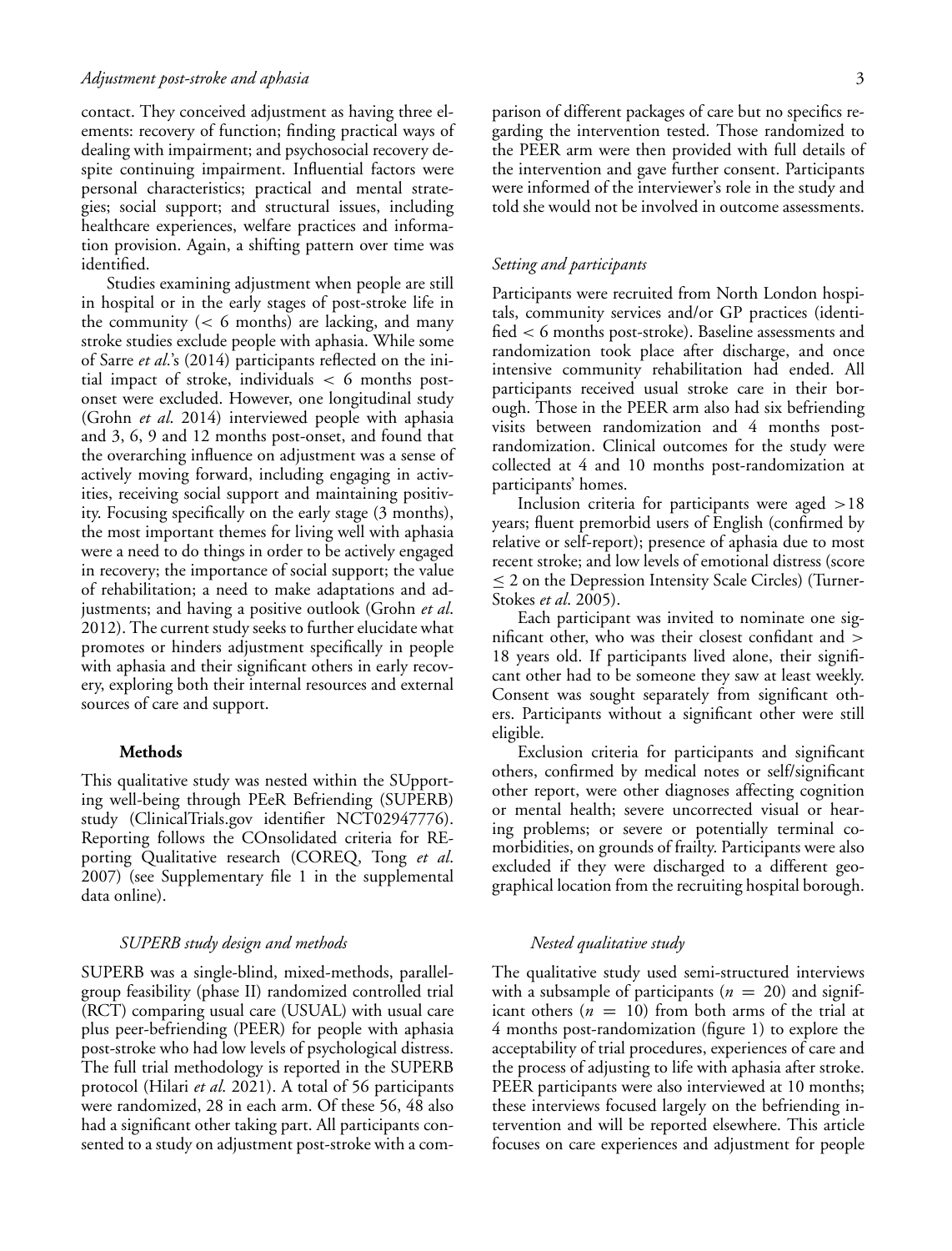

Figure 1. Participant flow in the study.

with aphasia, with contributions from significant other interviews.

#### *Participants*

All interviewed participants and significant others were selected purposively from the overall SUPERB sample. This was intended to capture a diversity of views and facilitate data saturation, the stage at which collection of data can safely be discontinued as no novel material is emerging (Faulkner and Trotter 2017). Key sampling criteria were severity of aphasia (mild versus moderate/severe), determined by the Western Aphasia Battery—Revised (Kertesz 2006) scores at initial assessment, and whether the person lived alone post-stroke. Secondary criteria were geographical area of residence, gender, mobility, ethnicity and mood (based on General Health Questionnaire-12—GHQ-12) scores: *>* 3 indicated low mood) (Goldberg 1972). For significant others, sampling criteria included their relationship to the participant (partner/spouse or child/other), ethnicity, gender and GHQ-28 scores. Owing to this sampling strategy, on occasion a significant other was interviewed, but not the participant who nominated them.

## *Procedures*

Interview topic guides were created by a senior qualitative researcher (SN) (see Supplementary files 2 and 3 in the supplemental data online), and refined through dis-

cussion with a user group of people with aphasia, who suggested minor word changes and a small number of additional questions, and the wider research team. Faceto-face interviews took place in participants' homes and were audio- and video-recorded with written consent. A research assistant (KM), a speech and language therapist with extensive experience of communicating with people with aphasia, conducted the semi-structured interviews. She was trained by a senior qualitative researcher (SN) who had extensive experience of adapting qualitative methodologies for people with aphasia. For example, pictures and photographs were used to support communication, and 'total communication' techniques such as gesture, drawing, facial expression and tone of voice were used to support speech. These techniques ensured that even people with severe aphasia were able to participate in interviews. The senior qualitative researcher viewed two videotaped initial interviews and gave feedback to ensure questioning was unbiased and led to a full exploration of topics. She also provided supervisory support throughout the trial. All interviews with participants were transcribed by the research assistant (KM). The main data analyst (BM) checked 25% of these for accuracy and no discrepancies were found. Significant other interviews were transcribed either by the research assistant or an external transcription service; all were checked for accuracy by the research assistant. The research assistant made occasional memos for logistics or personal reflection; these were not intended for analysis. At the beginning of the interview,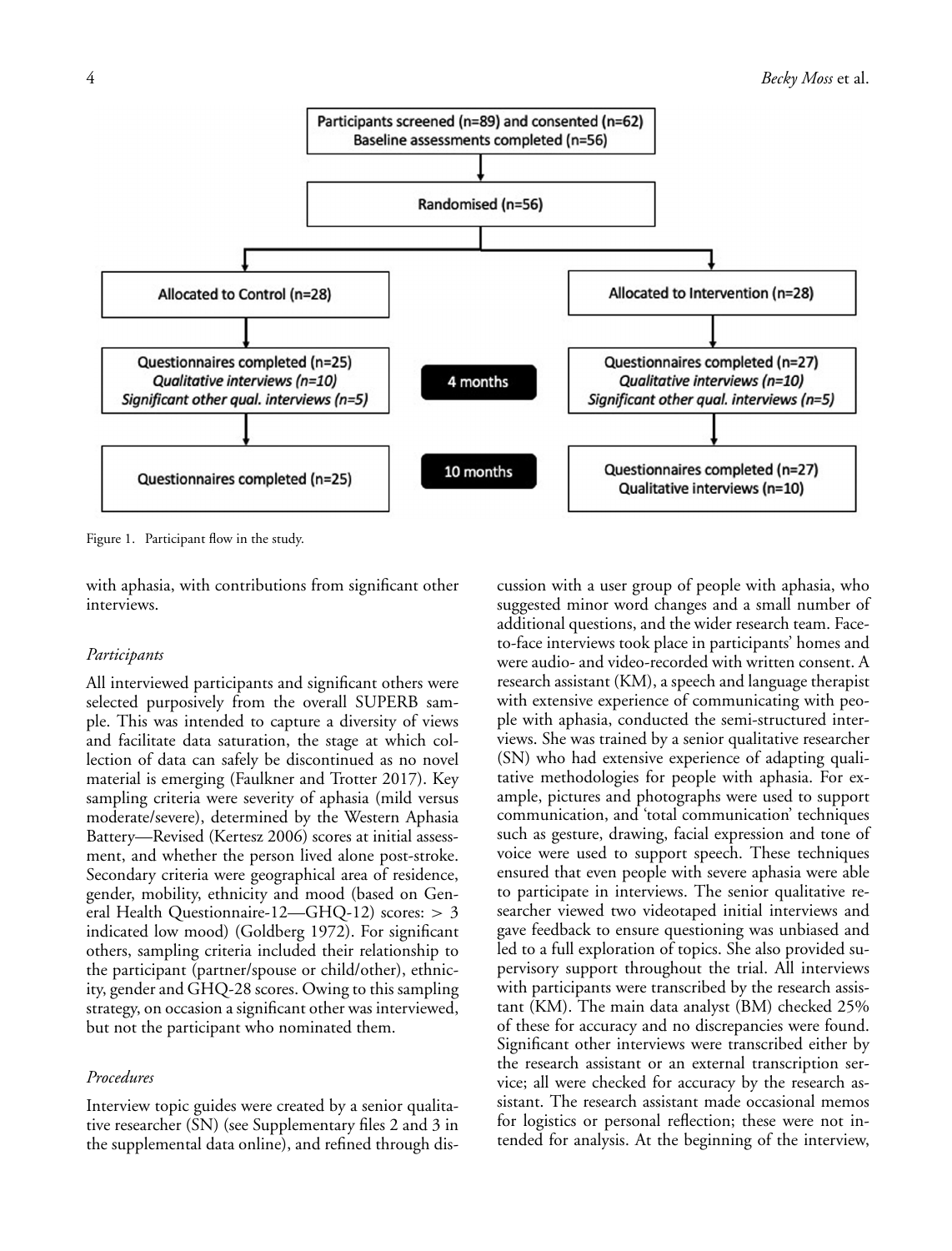participants were informed of its purpose to explore adjustment and well-being, and that there were no right or wrong answers. Given their aphasia reading and writing impairments, participants did not review transcripts for comment, nor did they provide feedback on findings.

#### *Analysis*

Data were analysed using framework analysis (Ritchie and Lewis 2003), a type of thematic analysis. Initial themes and concepts were identified through reviewing the data. These were then used to construct a thematic index and assign an index label to each phrase or passage of the transcripts. The labelled raw data were summarized and synthesized into the thematic charts. This matrix-based method of analysis facilitates systematic exploration of the range of views, both between and within cases, to produce both descriptive and explanatory accounts of the data. The matrix format also promotes sharing data in a multidisciplinary team, and is regarded as being particularly suitable for interview data (Gale *et al*. 2013). Data were organized and analysed using NVivo v.12 (QSR International). Steps were taken to increase trustworthiness and minimize bias. The lead analyst (BM) conducted outcome assessments with some participants in the course of the wider study, but did not conduct any of the interviews. The thematic index was initially developed by the lead analyst, a clinical linguist with extensive experience of qualitative analysis, then further refined through discussion with the research team. Coding was conducted by the lead analyst. A second analyst (NB) read through four of the coded transcripts (13%), and also reviewed 25% of the charted material, reflecting with the lead analyst on merging themes, resulting in minor labelling amendments but no major thematic changes. A senior researcher (SN) oversaw all stages of analysis, and reviewed the material, for example, to reflect on how negative cases had been discussed, and whether the diversity of experiences was appropriately reported.

## **Results**

No participants declined the interview. One participant was interviewed but discounted, in consultation with the senior research team, owing to an inability to stay alert and fully engage with the interview; an additional participant was therefore purposively sampled and interviewed. One significant other declined the interview, and a replacement was also purposively sampled and interviewed. Of the participants, 10 were male and 10 were female. Eight were wheelchair users. Ten were White, seven Black, two Asian and one mixed race. Twelve had mild aphasia, eight were moderate– severe. Their age ranged from 25 to 85 years, median (interquartile range—IQR) = 70 (57.5–77) years. Four participants lived alone. In terms of their education background, five had not finished school, eight finished school, two went on to further education and five had a university degree. Five significant others were the spouse or partner of participants, and five were their child or other relative/friend. Seven were female and three male; and seven were White, two Black and one mixed race. Significant others were 26–83 years old with a median (IQR) age of 70.5 (43–79) years, and most (*n* = 5) held a university degree (two had a higher education qualification, two had finished school and one had not finished school). Individual participant characteristics for both groups are shown in Supplementary files 4 and 5 in the supplemental data online.

Interviews were mostly one to one; for two participants with severe aphasia, significant others stayed to support communication/clarify comments. For three significant other interviews, the participant with aphasia was present due to home environment or personal preference. Two of these participants with aphasia were not formally interviewed themselves, and their contributions do not feature. Interview length ranged from 15 to 82 min (median  $(IQR) = 54.5 (37.5–59.5)$  min) for participants, and from 22 to 64 min (median (IQR)  $= 42.5$  (34–46) min) for significant others.

Four core themes emerged: hospital and rehabilitation, life changes since stroke, personal resources and external sources of help and support.

## *Hospital and rehabilitation*

## *Doctors, nurses and hospital communication*

A prevalent theme was feeling well cared for by individual doctors, nurses and other hospital staff. There was a sense they received emotional as well as physical care ('everything to comfort me'; Ivy); were responded to as individuals, for example, using humour; and treated with friendliness and kindness. This attendance to emotional support promoted adjustment to the unfamiliar setting of the acute stroke ward. There was variation in how effectively participants felt they could communicate with staff: some reporting difficulties in understanding and expressing themselves, despite otherwise adequate care provision. Likewise, bonding with staff members varied ('They were all OK, some were … absolutely lovely'; Christine). Friendliness and successful communication could positively affect the hospital experience:

'I gave one of them feedback I said "Listen, if you wasn't in this stroke team I would have bust up." … she was the only one I could have a conversation with, a friend, I needed to thank her' (Bashiir)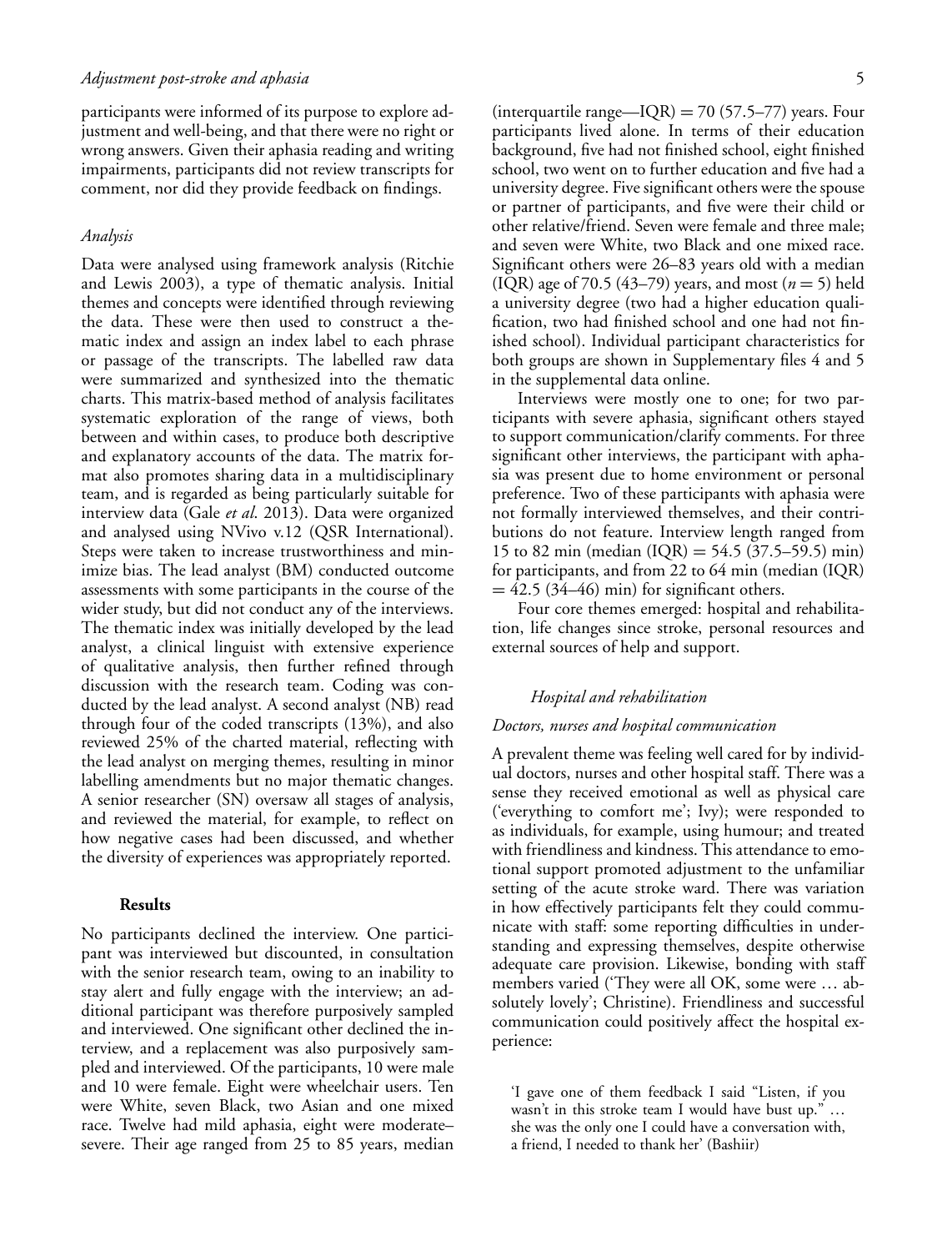Staff status as stroke specialists was also important. Susan, who had been in hospital 'hundreds of times' for unrelated conditions, perceived specialism as a valuable difference:

'I think the staff actually thought about what they were doing. And how they speak to people. Rather than just doing things. Staff were brighter than normal. … More intelligent.

A main concern was miscommunication about health and treatment, such as lack of timely information regarding contracting methicillin-resistant *Staphylococcus aureus* (MRSA), or being informed of partial operative success in an apology letter 6 months later. Not being able to discuss treatment options with relevant personnel also caused distress. For example, Susan was unsure how serious her aneurysm was. When told she would receive a discharge letter rather than meeting a neurosurgeon, 'I just went mad. I said: "Someone's told me I've got something on my brain and you shrugging it off like you haven't got a cheese sandwich on the menu … How dare you".'

A small subset of participants was dissatisfied with prognostic discussions and expectations of recovery. One participant, James, felt angry that a medic had implied he should simply feel lucky to be alive: his stroke was a 'frightening experience, terrifying', and this response left him feeling unsupported and impeded his ability to adjust to his changed circumstances.

Significant others reported mixed experiences in their own staff encounters, for example, Claire's husband said some were 'rough, sloppy', while others were 'angels … God's gift to the nursing profession'. Effective communication was an important factor for family members ('They were telling us, like, every step of the way'; Bashiir's sister), and it was problematic when staff workload meant this could not be prioritized. Though an isolated incident, Bashiir's sister described their family's distress when paramedics suspected her brother was intoxicated or using drugs; she appeared to feel this had stereotyped him because he was a young black man.

The admission and discharge processes were difficult experiences for significant others. For example, on admission, Ivy was taken to the operating theatre before her daughter arrived, who felt she had needed more information to consent on the participant's behalf; while Elizabeth's daughter was frustrated when a nurse confused her mother with another patient. For some, discharge was perceived as sudden and unexpected, causing significant others to fear coping at home, yet to feel faced with little choice. Peter's wife described her worries about adjusting to caring for her husband at home:

with you or he goes into a home.' I said: 'OK he comes home with me.'

# *Life on the ward*

Despite positivity towards individual health professionals, issues were raised relating to life on the ward. There were specific concerns around mealtimes: displeasure at 'disgusting' food, which could be compounded by aphasia. For example, Peter was unable to explain that he needed something he could 'manage with one hand' and was given fish which he could not cut. A subset of participants were distressed at how toileting was handled on the stroke ward, such as not being accompanied in a timely way and being forced to use a commode.

The communal nature of the ward, and hospital rules and norms, could sometimes be challenging. Participants spoke about lack of privacy, and the sense that normality was on hold. This is illustrated by Bashiir, in his 20s, saying: 'I have no one to talk to, you know what I mean?' Besides boredom and lack of entertainment, he struggled with protocol such as limited visitors, and rebelled against set bedtimes, saying:

I wanted to watch Match of the Day. I said '10 *off*, 10 o'clock is when the TV comes *on* yo. …. all of a sudden you think you're the boss of everybody. … I'm a patient, and I have the rights to watch what the hell I wanna watch, yeah? I'm a young person. I don't go to sleep any time soon. So what do you want me to do, stare at the wall?

Conversely, attempts to maintain a sense of normality led to more positive experiences of life on the ward. This could be through supporting patient choice in what they wore, where they chose to eat and when they showered, sometimes assisted by having a private room. These factors are illustrated by Marilyn, who explained her nurse 'treated me like I was ordinary … like I'm in a shop, she made light of it … I don't think she realised how brilliant she was'. She never wore nightwear in the daytime when in hospital as she felt it immediately put her in 'patient mode', and the ward sister supported her, saying, 'No, she doesn't want to get undressed, she stays as she is.' She went to the morning room to eat her breakfast each day, explaining: 'It feels better to get up, go in and sit at a table.' Finally, Marilyn described developing friendships with some of the other patients—they would drop into one another's rooms, eat together and walk along the corridors for exercise. Retaining certain aspects of everyday life such as these, rather than curtailing patients' freedom of choice, appeared to be an important factor to their adjustment to life in hospital.

A subgroup of significant others also discussed life on the ward. One issue was feeling the need to advocate for their loved ones to ensure appropriate care, such as using the toilet rather than a commode, receiving the

I said: 'Coming home? The man can't walk, he can't speak. I'm crippled with arthritis. I've got heart failure. There's just me and him.' … 'Well he either goes home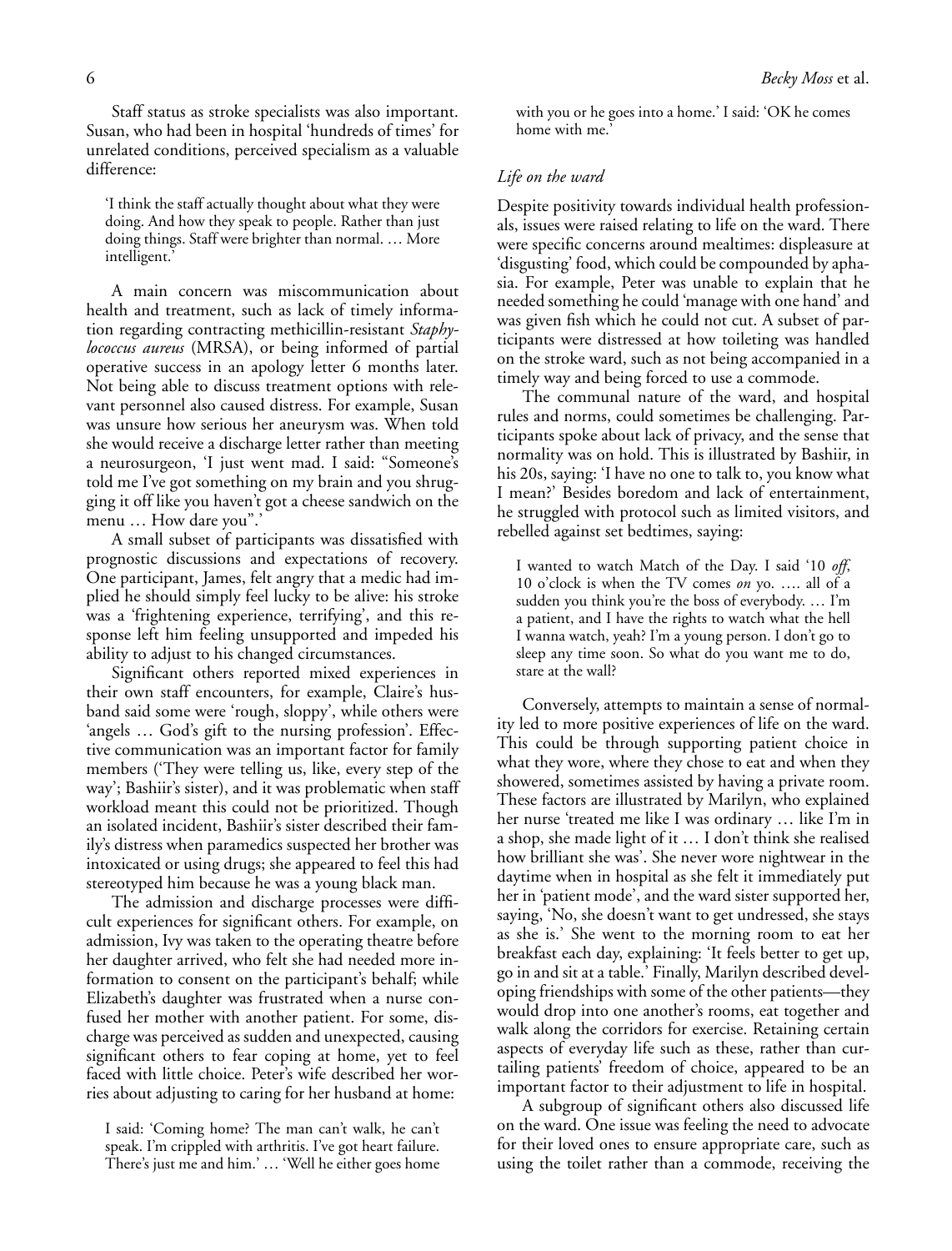#### *Adjustment post-stroke and aphasia* 7

correct meals and provision of laxatives. This was difficult when they could not always be present, and was compounded by a perceived need to preserve rapport with staff. However, unlike Bashiir, his sister was pleased by the structured routine: she wanted him to 'sleep early, to get more sleep and get relaxed'. Elizabeth's daughter also praised the friendly, humorous relationships that had developed among patients on the ward.

# *Therapies and therapists*

Rapport was an important factor in how participants experienced therapy and its providers. Participants appreciated laughter, two-way conversations, and feeling the team were interested in them. Personalized therapy and goal-setting were seen as motivating, as were positivity and encouragement. For example, Marilyn described how her speech and language therapist had allowed her to choose her own reading material, and said of her physiotherapist: 'When she came to the door it was like a light had come on.' She appreciated the fact the physiotherapist had said, 'Nobody ever does [exercises]; let's go out.' They went to her local market; this reengagement with her community facilitated her adjustment and made her feel her situation was not 'all doom and gloom'.

Therapeutic exercises were sometimes perceived as hard or challenging, and therapists were thought to have 'meant business'; nonetheless, participants reported enjoying tasks or perceiving them as helpful. Many recalled practical examples of therapeutic tasks, such as fastening a bra one-handed. These were perceived to be specifically designed to enable them to adjust to their changed circumstances by promoting independence. Relatives praised therapists' willingness to involve them, which allowed them to offer additional practice and support.

Negative reports related to lack of, or limited, therapy; several participants would have liked a more intensive regime. For example, Sayid, who had very little speech, was discharged from speech and language therapy without explanation after only three sessions. His wife said this was 'absolutely rubbish': she felt his therapy package simply focused on physical mobility and ultimately discharge. Some significant others also described a hiatus between discharge and community therapy, which slowed down their adjustment to returning to the community.

## *Life changes since stroke*

#### *Mood and emotions*

Participants described a new sense of vulnerability, loss of confidence and reduced independence, which lowered their mood. Several articulated that having a stroke had made them more aware of their mortality and left them feeling shocked. Susan said:

Of course I'm getting old, I wasn't unaware of that before, but you realise that the peak of your physical powers have gone, long gone. Doesn't make you feel good, but that's the human condition isn't it, we're all hurtling towards our end, mine just feels a bit closer than it did.

This sense of vulnerability left some feeling uneasy, insecure or afraid of being alone. Peter said that he had been reluctant to leave the house for the first time. He also reported sleeping on the sofa for 4 weeks after discharge because his stroke had occurred in the bedroom. This was related to fear of recurrence, also alluded to by several others, and exacerbated by a sense of disbelief that something so serious could have happened to them without warning. Several reported feeling: 'Why me?'

Diminished confidence was sometimes associated with social withdrawal. For example, Santiago stated he was previously a very chatty person, and aphasia had knocked his self-esteem, adding he 'want[ed] it back really, really bad'.

Participants described preferring to offer help than receive it, or a desire to play the caring roles they felt they had lost. Reliance on others could result in feelings of worthlessness or feeling 'sad and angry' (Ivy). Significant others also described the emotional impact of lost independence for participants: sadness, frustration and anger. For example, Claire's husband reported she 'hated every minute' of being dependent and often had 'tears in her eyes' or became infuriated and shouted at him. He perceived Claire's loss of independence as a major hindrance to her coming to terms with her stroke.

A sense of feeling unhappy, but less so than at onset, was common. Bashiir said it had taken him 6 months to talk openly about what happened, and thinking of it still made him tearful, but that it had also made him 'strong'. Several participants referred to being 'downhearted' or emotionally labile in the early days and weeks post-stroke but had noted some improvement. Some also remarked that an increased sense of mortality had given them a sense they should live for the moment, making the most of life and not wasting time. Nonetheless, frustration or anxiety regarding recovery progress, and uncertainty over how much improvement they could expect, was a concern for a subset of participants who felt their prognosis had not been adequately discussed.

A minority of people felt having a stroke had little emotional impact. They described 'just sort of getting on with my day to day business really' (Katherine), or the importance of thinking positively. Alternatively, they raised their mood with distraction and support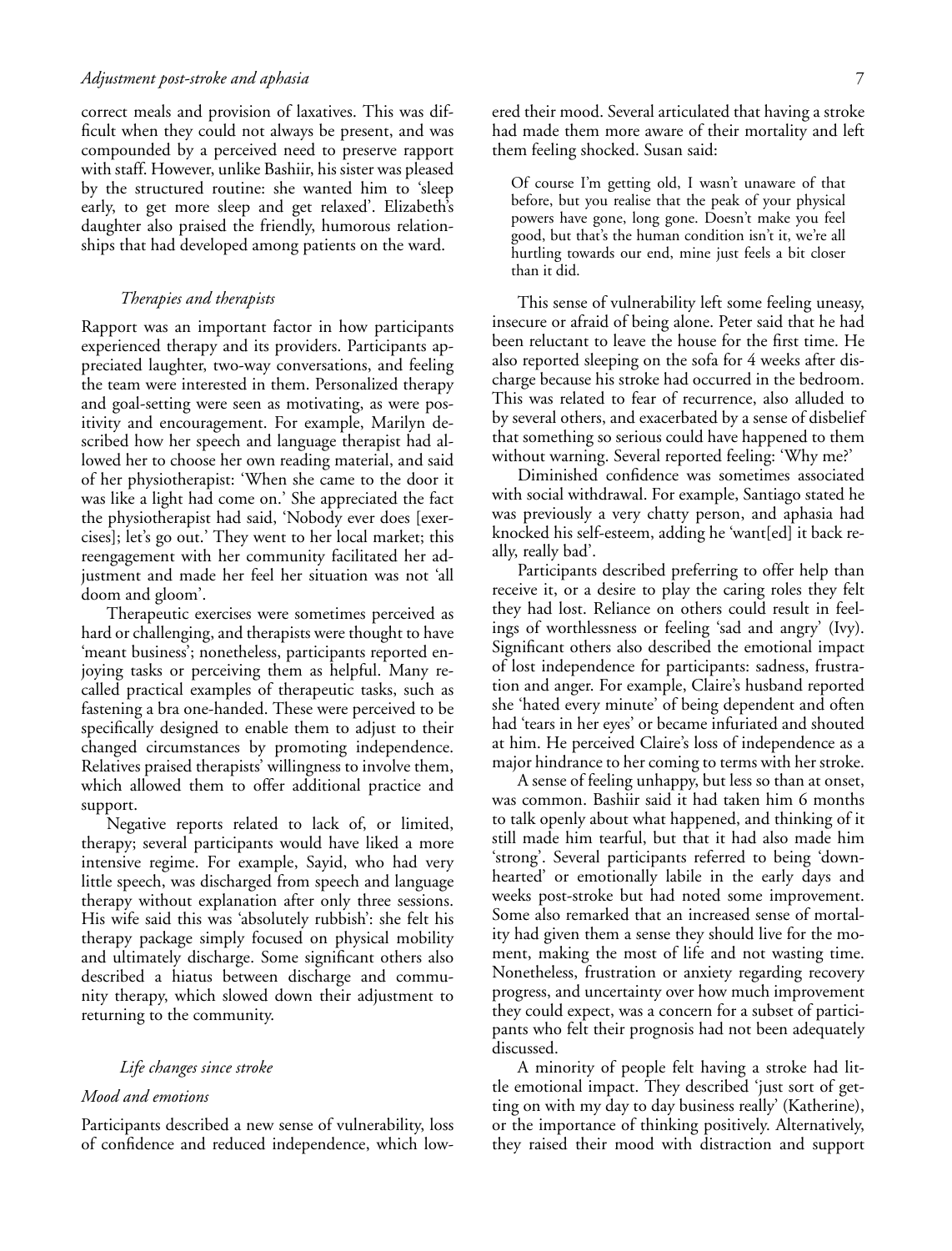from others. For example, despite being housebound, Kofi said his sons, friends and watching television kept him occupied and optimistic. This resilience appeared to relate more to individual disposition than the severity of impairments they experienced.

## *Identity/sense of self*

Participants commonly described identity changes and an altered sense of self post-stroke. Some changes were negative such as no longer feeling 'charming' (Ivy), or feeling vulnerable 'like a wounded animal' (Marilyn). Others were more positive, such as reduced concern for others' opinions of them, or not worrying about trivial matters. Some experienced changes as a direct consequence of aphasia, as illustrated by James, who felt he had become more hot-tempered. Recounting an incident when a young woman blocked his way, he explained that, unable to speak, he waved his arms around and realized he had intimidated her, despite being 'the most harmless person you can imagine. … I can't come across the way I want to so now I can't say anything'. This had upset him to the degree that he had stopped taking his daily walk to buy a newspaper.

Some significant others also commented on changes in their loved ones. A particular concern appeared to be participants' reduced independence, and resultant distress. They also described participants' increased lethargy and lowered self-esteem. Ivy's daughter spoke of taking steps to ensure her mother still felt worthy of self-care, paying for mood bolstering treats to boost her self-esteem and to connect her to her former self:

Maybe forty pounds once a while, say, 'mum, get this.' Sometimes I take her to go and do her hair. I want her to do her nails and feel like she used to feel, not to feel that she is not worth it anymore. She looked after herself … it makes me feel relaxed and reassured, knowing that she feels okay, that she's got this stroke but she's still [mum].

## *For significant others, impact of becoming a carer*

Many significant others described the burden of caring: for some this was a major issue ('someone's taking my life away from me'; Marcellino's daughter). The significant others described feeling 'drained' by responsibility, with lives 'transformed' or 'disrupted'; Elizabeth's daughter felt the roles had switched ('Mum is like the child now, you know?'). One response was to arrange respite or daily care to protect their own physical and mental health.

Fear and anxiety also affected significant others, particularly regarding stroke recurrence ('a sword of Damocles hanging over us'; Benjamin's wife). While many participants could not recall the stroke event, or mentioned it only briefly, significant others found it a traumatic experience, which had left them feeling 'scared', or 'helpless', some to the degree they had suppressed the memory. For some this trauma reduced their ability to put the stroke behind them. Echoing participants' shock at sudden onset of symptoms, Judy's husband said it was analogous to his previous car accident, both because it occurred without warning and because he was gradually more able to relax.

One significant other, Christine's granddaughter, had a markedly more positive experience than others:

I feel like this is part of my purpose in life. So even though it's been very challenging, it's also just a bit of a journey of life … there's a lot to be grateful for… I'm in charge of my own emotions and I'm responsible for my own reactions to things.

Despite the detrimental impacts of caregiving, significant others spoke of positive consequences of the stroke, such as strengthened bonds, pride in participants' courage and relief that they had survived. Many were grateful for the opportunity to provide support, and this also appeared to have underscored appreciation for their loved ones. This was summed up by Ivy's daughter:

This has made us more stronger and bonded us, because I think that the worst could've happened, and she may not have been here by now, and we were really happy that she stayed. ... I think it's brought us much more together.

# *Personal resources*

# *Attitude and outlook*

Resilience, determination and optimism were frequently reported to impact adjustment. For example, Samson said, 'I have a philosophy called willpower. Even though the future's not predictable, I have confidence. Once I have my life, I think I have a future.'

Many acknowledged their own bravery ('I'm a tough little cookie. … You can't crack a cookie like that'; Bashiir), and reconciling themselves to life's ups and downs ('Mountains, climb down sometimes fall. … You have to know how to fall, go up again'; Betsy). Several older participants spoke of the importance of living in the moment: 'In a year's time I'll be eighty. … I can't say well I'll do it in ten years' time, haven't got the opportunities to do that. … Now or never. … I wouldn't want, miss a day really' (James).

#### *Faith*

For a subset of participants, faith was highly important, helping them feel grateful, calm and resilient, and to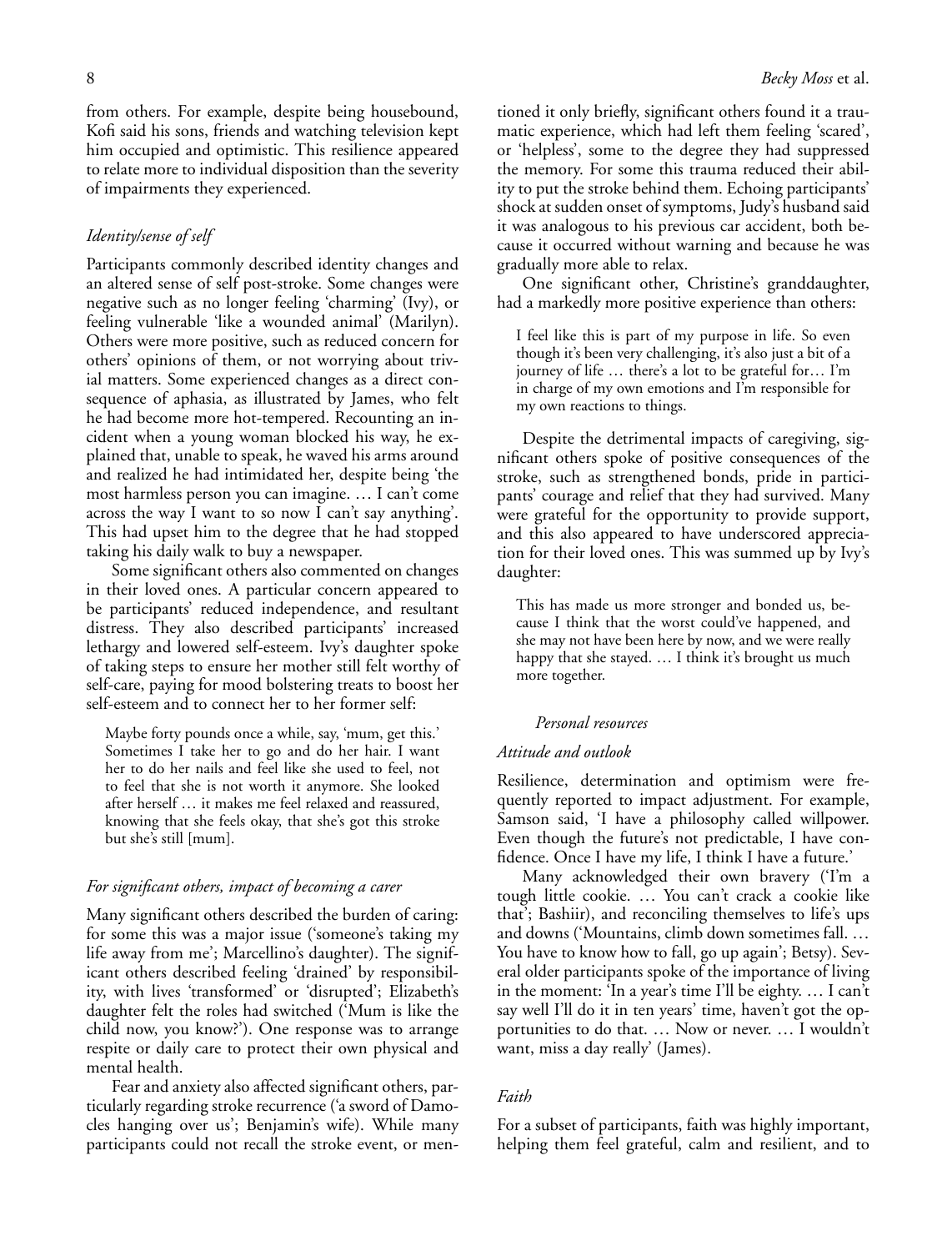### *Adjustment post-stroke and aphasia* 9

cope with and adjust to life's ebb and flow ('If you believe in God, if you fall down you don't bow'; Betsy). Some explicitly expressed their gratitude for survival in a religious context: Ivy said, 'I praise the Lord that I'm still alive, because what I went through, not many people would [be].' Communities of worship (relating to a church, mosque or temple) were also acknowledged for providing comfort and practical support. Susan said her spiritual beliefs were fluid—defining herself as 'more of a wishful thinker than a believer to be honest'—yet found solace in going to church and re-reading 'inspiring' gospels. Family members were also perceived to have a role in spiritual support: Jonathan was recently twice bereaved, and felt his brothers had 'died for me to live', while Santiago's sister often texted prayers. Finally, religion appeared to allow some to take a fatalistic approach, for example, Bashiir reported:

I believe in God and leave everything in his hand because he knows best. He got me out of hospital and he gave me the stroke. Even though you'd rather live, if you're a believer you can think I've lived, then I'll die. Nobody knows when it will be, age 6 or 56, death has no age limit. So when your time is written, your time [claps] up … it doesn't matter if stroke, stabbed, shot.

# *Moving forward*

Setting and moving toward targets despite setbacks was key to adjustment and maintaining a positive outlook for some participants. Participants described setting short-term tasks immediately post-onset, such as completing a word puzzle, and more long-term incentives to recovery, such as pre-booking a theatre ticket. Some said their confidence in achieving goals had increased rather than diminished: Susan had singlehandedly cooked for 25 fellow churchgoers, something she may 'not have had the nerve' to do pre-stroke. Bashiir summed up his preference for moving forward rather than looking back: 'Everything starting to look bright, forget the past, I want to move forward with my life. No time to think about what I went through and how it hurt me.'

Where progress was slow or variable, participants generally maintained optimism ('Just because I haven't been out, doesn't mean I haven't got the idea in my head. As long as I got life, there's a future'; Jonathan).

A subset of participants described undertaking activities they felt would benefit their recovery, such as walking around the hospital corridors to aid stamina, martial arts for balance, buying an exercise bike and handwriting practice to help with aphasia. This appeared mostly to be motivated by feeling responsible for their own health ('You should think "What can I do to stop it happening as much as I can?"'; Judy), although for Peter it was driven by frustration with perceived inadequacies of formal therapy.

Reflecting on progress since their own early days prompted participants to consider strategies for others with aphasia. These included not becoming isolated, by 'gathering a team' (of loved ones) and prioritizing getting out of the house, focusing on the future and practising self-care ('Get your hair done. Pick out some nice clothes. Get dressed'; Susan).

# *External sources of help and support*

#### *Familial and other relationships*

Participants were overwhelmingly positive about the central role of family in their recovery after stroke. For example, Samson described his brother as 'the pillar of my backbone, the kingpin'. Family members were described as providing emotional support, including encouragement, affection and reassurance, for example, Peter knew he could confide in his wife, and she would notice if he was feeling low. Many described small, thoughtful acts of kindness which had nurtured them, such as reassurances that medication-induced nightmares were false, or sending short-filmed messages. Family members also provided practical support. Participants described how family members had prioritized looking after them, sometimes reorganizing their own lives. For example, before her stroke Betsy was carer to her disabled adult son and also shared care of her grandchildren while her daughter worked; this role had reversed when her daughter resigned from her job to care for her. Participants described feeling grateful and acknowledged their loved ones' forbearance in the face of their own adjustment to being a carer ('You're a pain in the arse, aren't you? You know, anybody that's ill or incapacitated'; Katherine).

For many, both family and friends appeared vital for remaining connected to 'normality' and settling back into realities of their pre-stroke lives, such as discussing current affairs and politics. David described talking to friends as 'almost more helpful than speech and language therapy', enabling him to 'feel like I'm still in touch with life'. Maureen summed up her family's focus on including her, describing how her teenage grandson and his friends put on a firework display and brought her out to the garden bench when she was unable to go to their community event. Young family members seemed to offer a particular tonic and could have a more positive way of perceiving stroke-related difficulties, further motivating participants' recovery. For example, Susan said:

He just sees me in his own way, so he calls me granny with the flowers, because I always bring flowers for my daughter in law. So, it's granny with the flowers, it's not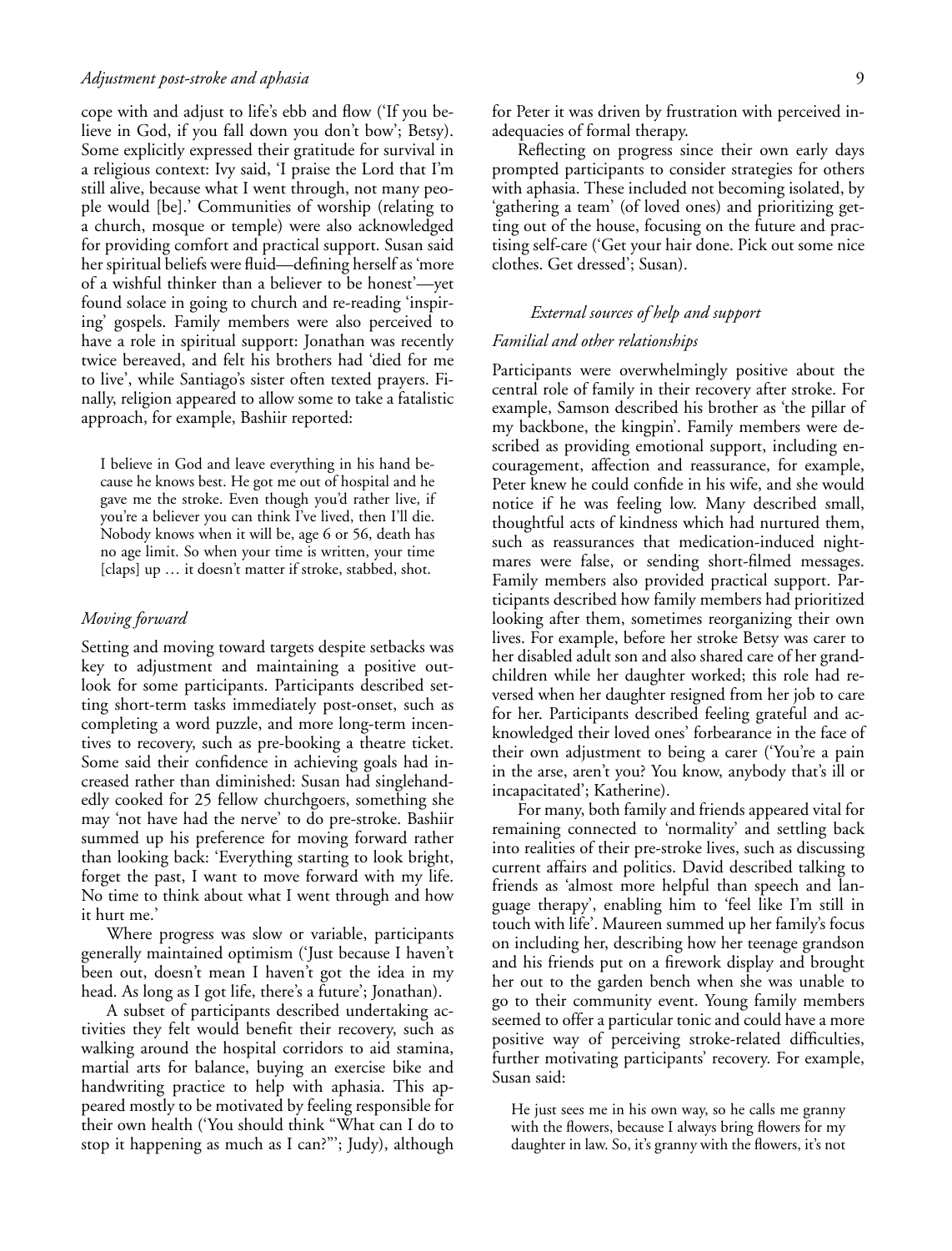Significant others also appeared to draw strength from relationships with others, with adult children in particular described as a source of support ('a great blessing'; Benjamin's wife).

For a small minority, the stroke was a catalyst for less positive change in their relationships. Sayid indicated that his relationship with his family had deteriorated greatly. Bashiir's engagement had broken down, but he felt glad he realized his former partner was unsupportive, and was himself happy in a new relationship.

# *Psychological support*

Participants described receiving informal psychological support from family, stroke groups, peer-befrienders and other ward patients. They also described therapeutic interactions with specific health care workers, such as a student doctor and an occupational therapist. Participants were rarely referred to a mental health professional for psychological support. An exception was Susan, whose physiotherapist referred her for cognitive behavioural therapy, and described its holistic approach to well-being as 'first rate'. A commonly held view was that formal psychological support would have been a beneficial option even if they did not personally required a referral. For example, Kofi said he thought counselling may have been an outlet to talk about his fatigue and comprehension difficulties. Perceptions around need could change over time: Ivy's daughter explained she initially wanted to complete a self-referral for Ivy to receive counselling, but then her mood improved once she began receiving befriender visits and attending a stroke group.

Psychological support was a theme for significant others as well, though most preferred informal support owing to time constraints and medical appointments. They stated they saw distress as a 'natural reaction', which also limited their desire for formal support. Most felt that relatives' support groups and/or counselling were good ideas in principle but felt they had other avenues for psychological help, such as their GP, colleagues and family support, and that adjustment would happen naturally over time.

## *Stroke groups*

The majority of participants spoke about attending community stroke groups, and opinions of these varied. Reasons for choosing not to attend included preferring to manage problems privately ('It's not my style … personal things, I'm on my own'; Santiago); avoiding others who 'reminded' them of their condition; finding others' experiences distressing or irrelevant; not liking just talking. This is illustrated by Peter who had been to a hospital group at which the nurse told them the 'idea is to get your feelings out', but said that people were 'kicking off, arguing' and he 'couldn't handle that … just went back to bed'. By contrast, he greatly enjoyed his local post-stroke exercise group.

Others valued the 'lovely atmosphere', enjoying the companionship groups provided. These participants appreciated the sense of being part of a wider community with similar experiences, and felt they benefitted from seeing that they were on a spectrum of stroke effects.

Some significant others also made positive comments about stroke groups; Ivy's daughter explained: 'She's one of the more capable ones among them and that's really giving her hope to progress and recover fully.' Christine laughed as her grand-daughter recounted her initial reluctance: 'she was being a spoiled brat about it, I said "If you don't like it you don't need to go back." But she did'. She added that the participant had met a 'fancy man' who writes poetry at the group.

## *Community and socializing*

Many participants had lived in the same tightknit communities for many years, and valued the social activities offered by their clubs, political parties and faith groups. Some expressed a preference for the company of familiar people. Santiago went out each day to increase his confidence by chatting to people he knew in the market or pub, but was not yet comfortable talking to strangers because of his aphasia. Others preferred to 'test' reacclimatizing socially without risking seeing acquaintances, such as visiting a different coffee shop than usual. They also described becoming 'more choosy' about where they went and with whom, due to fatigue and reduced mobility. Samson said recounting social activities to members of his stroke group was a useful incentive to keeping busy, so that he would have news to report.

However, there were some occasions where social activities made participants uncomfortable. Jonathan described one such instance. At a funeral, an acquaintance was 'carrying on' about his stroke, saying: 'Oh, how do you feel? How are you getting on?' He added, 'I said "I'm okay, I don't need help!". … And I thought, why did I come here?'

## **Discussion**

Participants and their significant others identified a wide range of factors which influenced their adjustment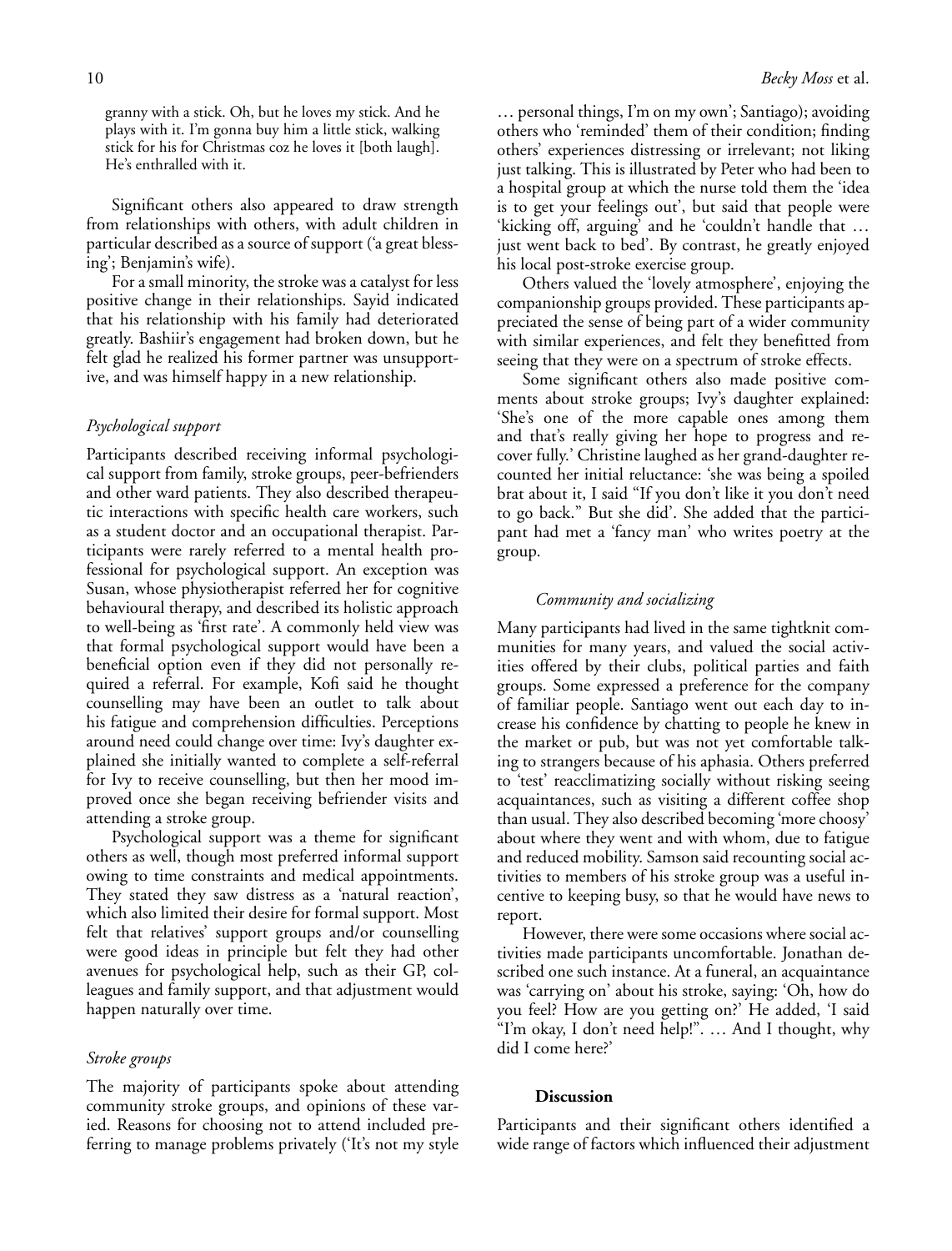to aphasia after stroke. Some of these were personal resources, including: mood and emotions; identity/sense of self; attitude and outlook; faith and spirituality; and moving forward. Significant others also talked about the impact of becoming carers. Other factors were external sources of help and support, including familial and other relationships; doctors, nurses and hospital communication; life on the ward; therapies and therapists; psychological support, stroke groups and community and socializing. These appeared similar to the adjustment themes identified by Theadom *et al*. (2019): participants described emotions including fear and said their lives had been disrupted, but had begun finding what worked for them as an individual to help them manage, including evolving a new normal and managing ups and downs.

Many, though not all, participants self-identified as being determined, optimistic, brave and resilient enough to deal with life's ups and downs. Similarly, Bright *et al*. (2020) observed that at 1 year post-onset, all four of their participants had a broad sense of hope for the future, and had recalibrated their early poststroke hopes by reflecting on past progress, current function and future desirable outcomes. In particular, those with a strong sense of self appeared capable of tolerating uncertainty and maintaining optimism. The reflection they described is similar to the rationalization element of adjustment described by Mumby and Whitworth (2013) as looking back, around and forward. Our findings imply the foundations of this recalibrated outlook may begin to be laid in the post-acute phase, with some participants explicitly saying they preferred to live in the moment or look to the future, rather than look back at stroke onset, and describing setting themselves targets to move towards.

MacKenzie and Marsh (2019) point out that while spirituality has been discussed extensively in the general healthcare literature, it has received little attention in speech and language therapy research. They found that often patients' physical requirements took precedent over their spiritual needs, and cautioned that this lack of attention to what makes life 'meaningful' may render therapy superficial. Giaquinto *et al*. (2007) found that stronger faith beliefs were a potential protective factor against emotional distress post-stroke, and a significant subset of our participants spoke of the importance of their spirituality in adjusting to stroke and aphasia. This suggests a need for sensitivity and respect towards this aspect of patients' lives, both broadly from society, and specifically by clinical practitioners addressing it in therapy where indicated. Some participants may also have benefitted from a referral to the hospital chaplain from medical staff.

In line with the literature (Grohn *et al*. 2012; Northcott *et al*. 2016), participants regarded their social networks as essential to their adjustment to life after stroke, describing the pleasure they derived from being in their local communities, places of worship and retail and hospitality settings. Friends were seen as a way of being 'connected' to the world, providing opportunities for conversation and humour. Family members in particular were seen as central to participants' well-being, and both people with aphasia and their significant others spoke of their gratitude for one another. Nevertheless, significant others were negatively impacted by their loved ones' aphasia in a range of ways, similar to the 'third party disability' described by Grawburg *et al*. (2019). Significant others in Winkler *et al*.'s (2014) examination of carer blog-posts described taking on new roles and extra responsibilities, a finding consistent with the current study, with significant others feeling 'drained', and that their lives had been 'disrupted' or 'transformed'. Positive consequences were also identified, such as new closeness, new appreciation of life and pride in achievements, both in Winkler *et al*. and the current study. Interventions for significant others that help maximize these positive consequences are scarce, but much needed especially at the early stages of recovery post-stroke to prevent more significant problems in the longer term.

Reflecting on their care, participants with aphasia and their significant others felt that hospital communication, both verbal and written, regarding their condition, treatment and prognosis was not always clear or timely, which hindered their coming to terms with what had happened to them. Furthermore, some ward practices left participants feeling dehumanized. In their examination of practices which dehumanized stroke ward experiences, Pound and Randrup Jensen (2018) focused on communication needs and preferences of people with aphasia. However, nurses, as the most frequent communication partner for people with aphasia in hospital, rarely use communication repair or supported conversation strategies (Hersh *et al*. 2016). O'Halloran et al (2012) distinguished between environmental factors related to the knowledge, communication skills, attitudes and characteristics of health care providers; and the stroke unit structure and processes including the physical environment and hospital systems. Our data suggest both factors influenced patients' experiences on the stroke ward.

Besides inadequate communication strategies, our study showed a wider pattern of behaviours, which served to homogenize patients, including environmental and recreational restrictions. However, there were also notable efforts made by staff to humanize patients' experiences. Many participants spoke of positive interactions with staff and therapists, which included humour, friendship and being treated as 'normal'. This is encouraging as it appears to contrast with Hersh *et al*.'s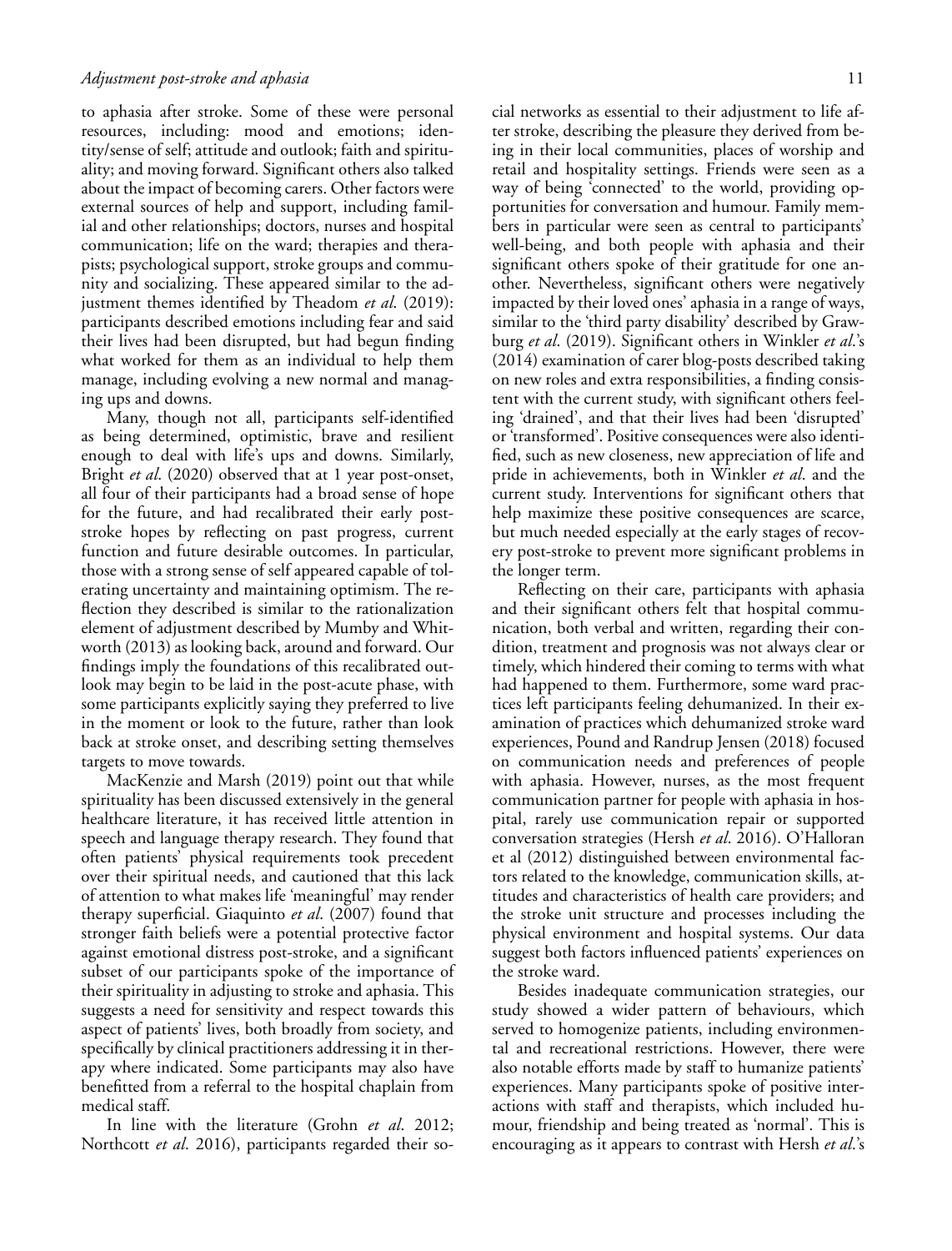(2016) observational study, which found that nursing staff engaged in little conversation with people with aphasia other than regarding their physical care. Similarly, some participants and their significant others felt ward staff facilitated bonding and mutual supportiveness among patients, for example, by allowing them to have meals together and take walks and exercise. This promoted adjustment by both fostering and maintaining social connections, and providing communication opportunities. Moreover, it is in line with recommendations that health professionals guard against fostering dependency on their expertise, instead promoting independence by facilitating patient knowledge, skills and confidence through quality interactions (Jones *et al*. 2016).

The young person in our study was an exception to this experience and felt there was little peer support available for him on the ward. In Kersten *et al*. (2002), younger people (aged 18–45 years) had significantly more unmet needs than older adults after stroke, including that of information provision. Issues for young adults and adolescents in medical care include dissatisfaction with low privacy levels, lack of communal spaces, poor technology access and differing sleep patterns (Albon and Vaughn 2014). Hospital staff need to be aware of the specific needs of younger people with stroke and consider how to accommodate them, for example, facilitate interaction among younger patients in the wider hospital where possible.

The sense of teamwork and involvement offered by therapists to family members was seen as a valuable way for them to model their own behaviour and facilitate home practice to supplement formal therapy. This is in line with best practice and with other studies' findings: Howe *et al.* (2012) observed significant others wanted to be included in rehabilitation, and also to be given information, support and coping strategies. In the current study, a sense of unpreparedness and fear was felt by some significant others at the prospect of transitions such as hospital discharge, and withdrawal of therapies, which hindered their own adjustment to life with a person with aphasia. A systematic review of early supported discharge had a similar finding, revealing mixed feelings whereby individuals longed to be discharged but simultaneously feared they may not cope (Bråndal *et al*. 2019). Moreover, in our study, there was anxiety among both participants and their significant others relating specifically to chances of stroke recurrence, and uncertainty around prognosis and long-term progress. This is of concern for their adjustment considering evidence that for those fearful of experiencing a recurrent stroke in the acute phase after stroke, fear remained as strong years later (Theadom *et al*. 2019). Increased support seems to be needed at transition times to help people with stroke and their significant others adjust to changes

and their altered reality. This may take the form of more advance planning with better education about the effects of stroke and prognosis, and information about how to access support (Condon *et al*. 2019).

A notable exception in the literature to the dominant focus on psychological needs in chronic aphasia is a recent Australian study (Baker *et al*. 2020): of the 10 individuals interviewed regarding depression and stepped psychological care, seven were *<* 6 months post-onset. They observed three core themes: onset as a traumatic event leading to mood difficulties and depression; people with aphasia navigating these changes with limited psychological support services in stroke rehabilitation; and a need for positivity, supported communication and access to individually tailored therapy through stepped psychological care. In the current study, most participants did not feel they had personally required formal psychological intervention, but they felt it should be available if needed. This may be due to the inclusion criterion of low distress at the outset of the trial, or because formal psychological support is only seen as required when distress is in some way 'pathological' rather than a reasonable reaction to a distressing event. Nevertheless, interventions that promote positivity and help people navigate the changes they experience, such as solution focused brief therapy (Northcott *et al*. 2019), peer-befriending (Hilari *et al*. 2021) and Aphasia Action Success Knowledge (and providing strategies to manage mood and social networks; Worrall *et al*. 2016) may be acceptable and useful in promoting adjustment.

Some participants did not respond favourably to the idea of attending stroke groups, suggesting that a homogenized recommendation may not be useful. Lanyon et al (2018) described factors influencing experience of group participation, including an open and non-hierarchical group environment, communication awareness amongst members, meaningful activity, structure and group leadership. Among our participants, groups which centred around meaningful activities, such as exercise classes for people with stroke, were also rated highly. Experiences were particularly positive when they had been introduced to the group by a peer-befriender, and a kind of buddy system could perhaps be employed more widely in order to facilitate a gentle introduction. A few participants felt that despite representing 'external' support, stroke groups became part of their social network, providing companionable activity, similar to the relationships with other patients that some developed while in hospital. Nevertheless, people with aphasia have a wide range of social needs and preferences; for some, a one-to-one intervention such as a buddy or befriending scheme may be more beneficial. The reciprocal relationship of befriending may also fulfil the desire expressed by some participants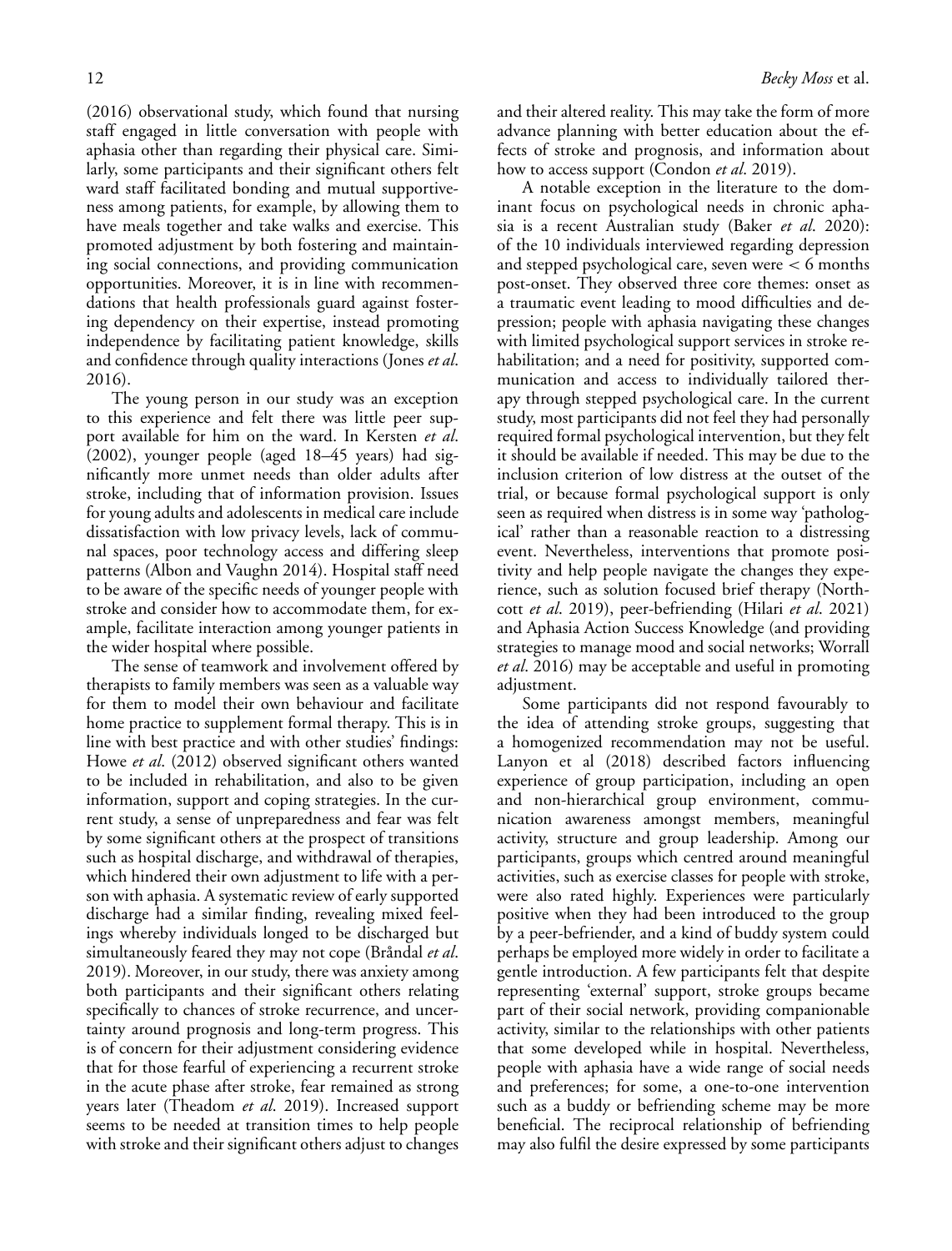to provide as well as to receive support, and maintain a caring role in some capacity.

#### *Strengths and limitations*

This study had a number of strengths. People with differing presentations of aphasia, including very severe aphasia, were enabled to participate. Perspectives of significant others were also captured and contrasted with those of participants with aphasia, and significant others were not always partners, but also included other relatives and friends. Purposive sampling ensured diverse viewpoints were included, for example those with low versus stable mood, living alone or with others, ethnic diversity, a wide age range and varied social backgrounds. The post-acute stage of the study meant that participants could provide reflections on being in hospital, the transition following discharge, and the subsequent ways in which they had rebuilt their lives post-stroke. Steps were taken to increase trustworthiness of the data through having two analysts at each stage of interpretation. The core research team included both speech and language therapists and a clinical linguist, with the broader research team also including mental health nursing specialists and a health psychologist.

There were also limitations. Participants were selected from a wider group of individuals who had already consented to participating in the SUPERB trial. The small number of significant others interviewed may have meant that data saturation was not reached for this group. It could also be argued that paired significant others and participants with aphasia should both have been interviewed. Owing to their aphasia, transcripts were not returned to participants for their approval, nor was their feedback sought. Finally, the study was based in London, UK, and it is possible the findings may not reflect issues from other settings or cultures.

# **Conclusions and implications**

There are a wide range of personal and social factors that facilitate adjustment to aphasia after stroke. While people are still in hospital, the views of individuals with aphasia and their significant others described in the current study suggest that the humanizing aspects of care should be prioritized. This would help prevent a period of hospitalization from representing a hiatus from normal life, and facilitate it serving as a preliminary period of adjustment to a new normality, supported by hospital staff. In the post-acute phase, clinicians play an integral role in supporting adjustment. They should focus on relationship-centred care, monitoring mental health, promoting quality improvement across the continuum of care, providing a 'rope team', and supporting advocacy among other things, as recommended by Worrall (2019). This way clinicians can help equip people with aphasia with practical strategies and support to navigate their changed circumstances and thus help them transition from hospital discharge to the community, and ultimately the end of therapy and reintegration into their new normal. Further research in interventions at the early stages of recovery that help people with aphasia and their significant others utilize their personal resources and effectively access external sources of support are much needed to maximize adjustment and minimize more significant long-term problems.

#### **Acknowledgements**

The authors thank the recruitment sites and participants in the study. K.G.'s contributions represent independent research part funded by the NIHR Biomedical Research Centre (South London and Maudsley NHS Foundation Trust and King's College London) and the NIHR Applied Research Collaboration South London (King's College Hospital NHS Foundation Trust). The views expressed are those of the authors and not necessarily those of the NHS, the NIHR, the Department of Health and Social Care or the Stroke Association.

#### **Funding**

The study was supported by a grant from The Stroke Association, Psychological Consequences of Stroke— Priority Programme Award (grant number PPA2015- 03).

## **Data sharing statement**

The data that support the findings of this study are available from the corresponding author upon request. The data are not publicly available due to privacy or ethical restrictions.

## **Conflict of Interest**

The authors declare that there is no conflict of interest.

#### **References**

- Albon, L. and Vaughan, L., 2014, Adolescents and young adults on the acute medical unit: how might we do it better?. *Clinical medicine (London, England)*, **14**(**6**), 618–622. <https://doi.org/10.7861/clinmedicine.14-6-618>
- Anderson, D. M., Keith, J. and Novak, P. D. Eds., 2002, *Mosby's Medical Dictionary* (6th ed.). (St. Louis, MO: Mosby, A Harcourt Health Science Company).
- AYERBE, L., AYIS, S., WOLFE, C. D. and RUDD, A. G., 2013, Natural history, predictors and outcomes of depression after stroke: systematic review and meta-analysis. *British Journal of Psychiatry*, **202**(**1**), 14–21. [https://doi.org/](https://doi.org/10.1192/bjp.bp.111.107664) [10.1192/bjp.bp.111.107664.](https://doi.org/10.1192/bjp.bp.111.107664)
- BAKER, C., WORRALL, L., ROSE, M. and RYAN, B., 2020, 'It was really dark': the experiences and preferences of people with aphasia to manage mood changes and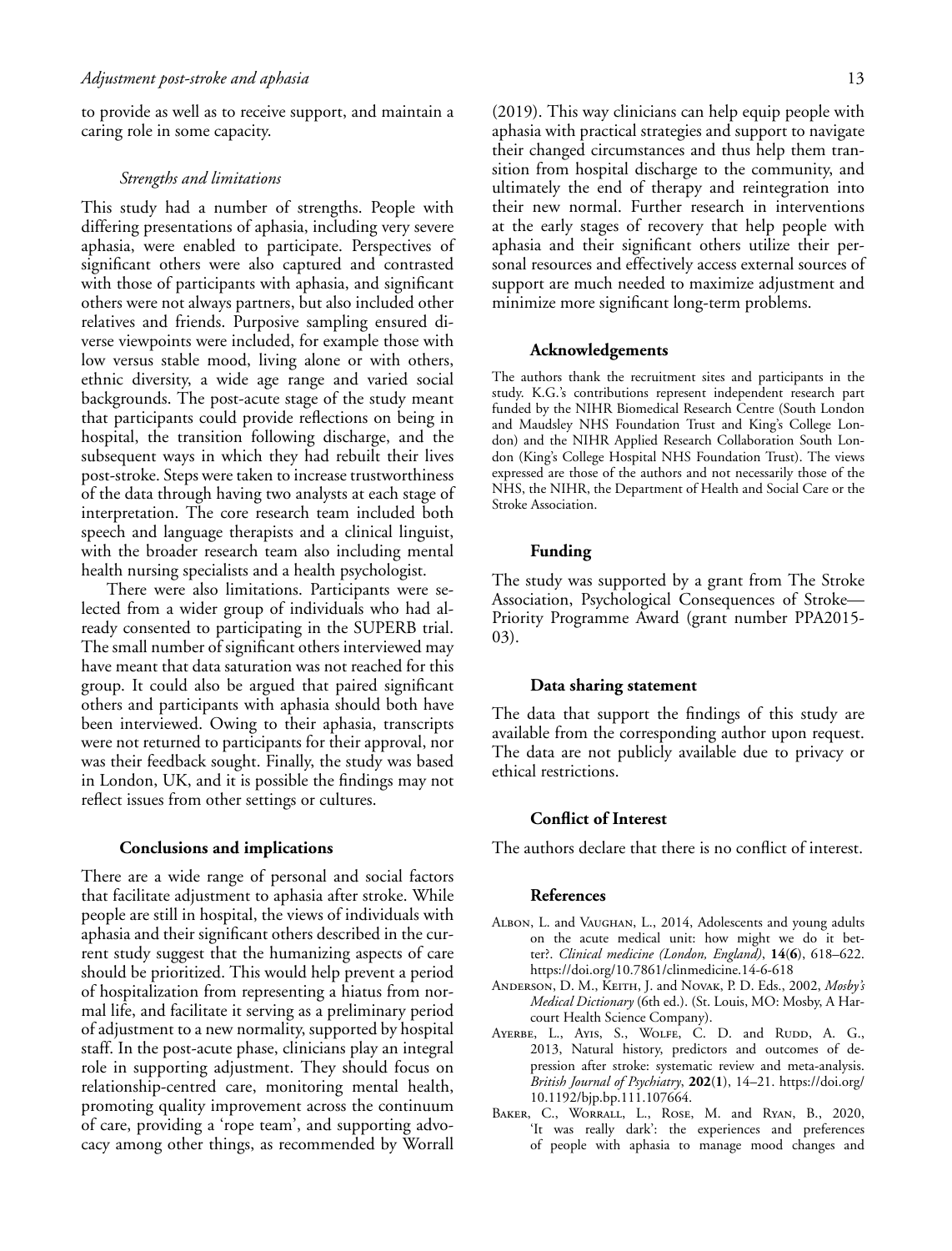depression. *Aphasiology*, **34**(**1**), 19–46, [https://doi.org/](https://doi.org/10.1080/02687038.2019.1673304) [10.1080/02687038.2019.1673304](https://doi.org/10.1080/02687038.2019.1673304)

- Boden-Albala, B., Litwak, E., Elkind, M. S., Rundek, T. and Sacco, R. L., 2005, Social isolation and outcomes post stroke. *Neurology*, **64**(**11**), 1888–1892. <https://doi.org/10.1212/01.WNL.0000163510.79351.AF>
- BRIGHT, F., McCann, C. and Kayes, N., 2020, Recalibrating hope: a longitudinal study of the experiences of people with aphasia after stroke. *Scandinavian Journal of Caring Sciences*, **34**, 428–435
- BROWN, K., DAVIDSON, B., WORRALL, L. and HOWE, T., 2013, Making a good time": the role of friendship in living successfully with aphasia. *International Journal of Speech–Language Pathology*, **15**(**2**), 165–175, <https://doi.org/10.3109/17549507.2012.692814>
- Bråndal, A., Eriksson, M., Glader, E. et al., 2019, Effect of early supported discharge after stroke on patient reported outcome based on the Swedish Riksstroke registry. *Bmc Neurology [Electronic Resource]*, **19**(**1**), 40. <https://doi.org/10.1186/s12883-019-1268-8>
- Condon, L., Benford, P., Kontou, E., Thomas, S. and Walker, M., 2019, The use of carer perspectives and expert consensus to define key components of a biopsychosocial support intervention for stroke carers. *Topics in Stroke Rehabilitation*, **26**(**6**), 440–447, <https://doi.org/10.1080/10749357.2019.1623472>
- FAULKNER, S. L. and TROTTER, S. P., 2017, Data saturation. In (Matthes, J. Ed.) *The International Encyclopedia of Communication Research Methods*. (Hoboken, NJ: Wiley-Blackwell).  $1-2.$
- Gale, N. K., Heath, G., Cameron, E., Rashid, S. and REDWOOD, S., 2013, Using the framework method for the analysis of qualitative data in multi-disciplinary health research. *BMC medical research methodology*, **13**(**1**), 1–8.
- Ghose, S. S., Williams, L. S. and Swindle, R. W., 2005, Depression and other mental health diagnoses after stroke increase inpatient and outpatient medical utilization three years poststroke. *Medical Care*, **43**(**12**), 1259–1264. [https://doi.org/10.1097/01.mlr.0000185711.50480.13.](https://doi.org/10.1097/01.mlr.0000185711.50480.13)
- Giaquinto, S., Spiridigliozzi, C. and Caracciolo, B., 2007, Can faith protect from emotional distress after stroke?. *Stroke; A Journal of Cerebral Circulation*, **38**(**3**), 993–997.
- GOLDBERG, D. P., 1972, *The Detection of Psychiatric Illness by Ouestionnaire*. (New York: Oxford University Press).
- Grawburg, M., Howe, T., Worrall, L. and Scarinci, N., 2019, Family-centered care in aphasia: Assessment of third-party disability in family members with the Family Aphasia Measure of Life Impact. *Topics in Language Disorders*, **39**(**1**), 29– 54.
- GROHN, B., WORRALL, L., SIMMONS-MACKIE, N. and HUDSON, K., 2014, Living successfully with aphasia during the first year post-stroke: a longitudinal qualitative study. *Aphasiology*, **28**(**12**), 1405–1425.
- Grohn, B., Worrall, L. E., Simmons-MACKIE, N. and Brown, K., 2012, The first 3-months post-stroke: what facilitates successfully living with aphasia?. *International Journal of Speech– Language Pathology*, **14**(**4**), 390–400.
- HACKETT, M. L. and PICKLES, K., 2014, Part I: frequency of depression after stroke: an updated systematic review and meta-analysis of observational studies. *International Journal of Stroke*, **9**(**8**), 1017–1025. [https://doi.org/10.1111/](https://doi.org/10.1111/ijs.12357) [ijs.12357.](https://doi.org/10.1111/ijs.12357)
- HERSH, D., GODECKE, E., ARMSTRONG, E., CICCONE, N. and BERNHARDT, J., 2016, Ward Talk": nurses' interac-

tion with people with and without aphasia in the very early period post stroke. *Aphasiology*, **30**(**5**), 609–628. <https://doi.org/10.1080/02687038.2014.933520>

- Hilari, K., Behn, N., James, K., Northcott, S., Marshall, J., Thomas, S., Simpson, A., Moss, B., Flood, C., Mcvicker, S. and GOLDSMITH, K., 2021, Supporting wellbeing through peer-befriending (SUPERB) for people with aphasia: A feasibility randomised controlled trial. *Clinical Rehabilitation*, p.0269215521995671.
- Howe, T., Davidson, B., Worrall, L., Hersh, D., Ferguson, A., SHERRATT, S. and GILBERT, J., 2012, 'You needed to rehab... families as well': family members' own goals for aphasia rehabilitation. *International journal of language & communication disorders*, **47**(**5**), 511–521.
- JONES, F., POSTGES, H. and BRIMICOMBE, L., 2016, Building Bridges between healthcare professionals, patients and families: a coproduced and integrated approach to selfmanagement support in stroke. *Neurorehabilitation*, **39**, 471–480<https://doi.org/10.3233/NRE-161379> IOS Press 471
- DEKKER, J. and DE GROOT, V. 2018, Psychological adjustment to chronic disease and rehabilitation—an exploration. *Disability and Rehabilitation*, **40**(**1**), 116–120, <https://doi.org/10.1080/09638288.2016.1247469>
- Kauhanen, M. L., Korpelainen, J. T., Hiltunen, P., Määttä, R., Mononen, H., Brusin, E., … MyllylÄ, V. V., 2000, Aphasia, depression, and non-verbal cognitive impairment in ischaemic stroke. *Cerebrovascular Diseases*, **10**(**6**), 455–461. <https://doi.org/10.1159/000016107>
- Kersten, P., Low, J., Ashburn, A., George, S. and Mclel-LAN, D., 2002, The unmet needs of young people who have had a stroke: results of a national UK survey. *Disability and Rehabilitation*, **24**(**16**), 860–866, <https://doi.org/10.1080/09638280210142167>
- Kertesz, A., 2006, *Western Aphasia Battery—Revised (WAB-R)* (London, UK: Pearson)
- LANYON, L., WORRALL, L. and ROSE, M., 2018, What really matters to people with aphasia when it comes to group work? A qualitative investigation of factors impacting participation and integration. *International journal of language & communication disorders*, **53**(**3**), 526–541.
- Lincoln, N. B., Worthington, E., Mannix, K. and Lincoln, N., 2012, A survey of the management of mood problems after stroke by clinical psychologists. In *Clinical Psychology Forum*.
- MacKenzie, S. and Marsh, I., 2019, The philosopher of ambiguity: exploring stories of spirituality of people with aphasia through the lens of Merleau-Ponty. *Journal of Disability & Religion*, **23**(**3**), 211–226.
- Mumby, K. and Whitworth, A., 2013, Adjustment processes in chronic aphasia after stroke: exploring multiple perspectives in the context of a communitybased intervention. *Aphasiology*, **27**(**4**), 462–489, <https://doi.org/10.1080/02687038.2013.772559>
- NORTHCOTT, S. and HILARI, K., 2011, Why do people lose their friends after a stroke? *International Journal of Language & Communication Disorders*, **46**(**5**), 524–534. [https://doi.org/10.1111/j.1460-6984.2011.00079.x.](https://doi.org/10.1111/j.1460-6984.2011.00079.x)
- NORTHCOTT, S., MARSHALL, J. and HILARI, K., 2016, What factors predict who will have a strong social network following a stroke?. *Journal of Speech, Language, and Hearing Research*, **59**(**4**), 772–783.
- NORTHCOTT, S., SIMPSON, A., THOMAS, S. A., HIRANI, S. P., FLOOD, C. and HILARI, K., 2019, Solution Focused brief therapy In post-stroke Aphasia (SOFIA Trial): protocol